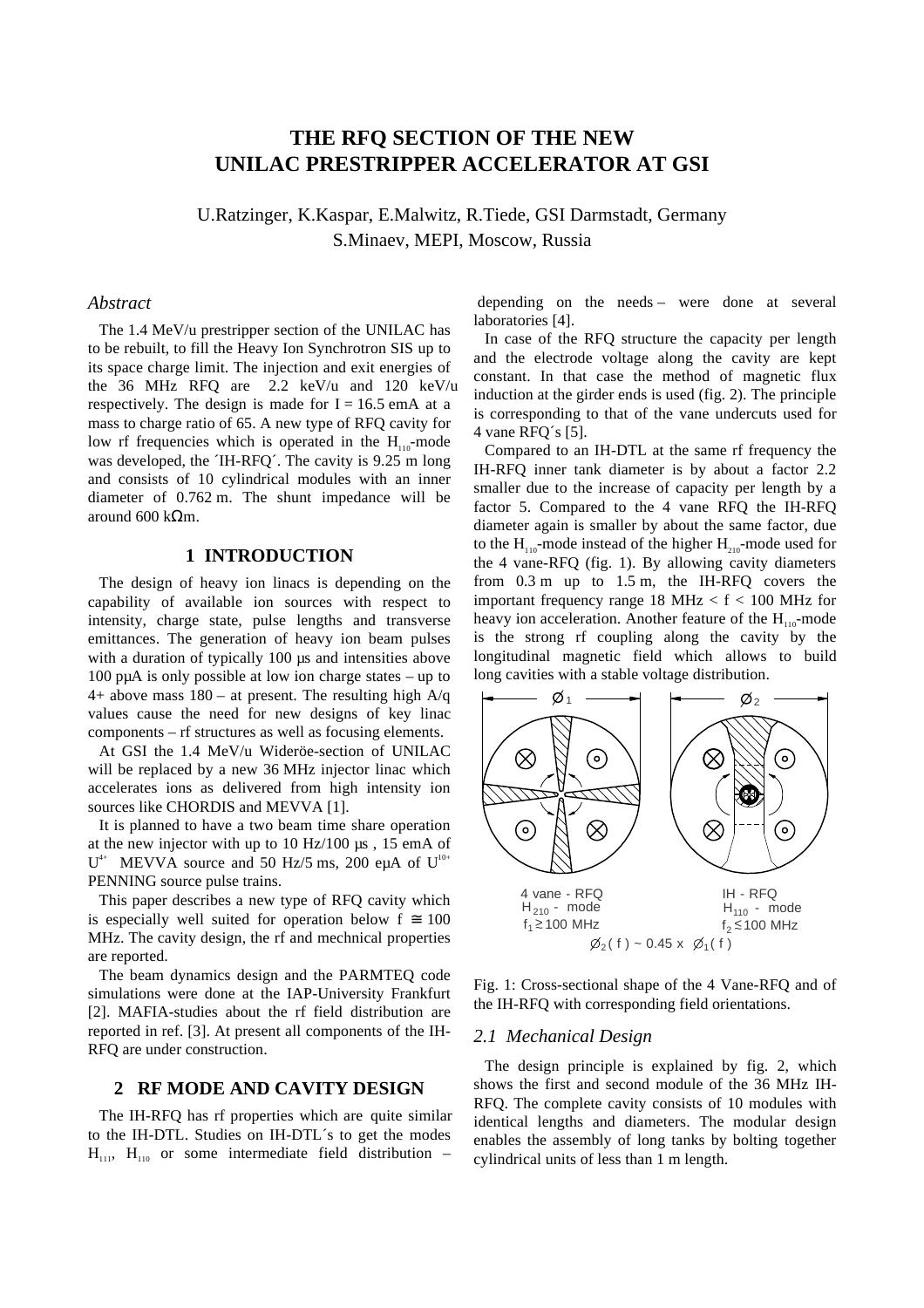The tank modules are made of carbon steel and will be copper plated electrolytically. The RFQ electrodes as well as their carrier rings are made from OFHC copper and will be brazed in the vacuum furnace.

The quadrupole electrodes are connected between modules by spring contacts which are located in the tank module flange planes. The alignment concept within one module relies on the precision of the central 100 mm bore along the beam axis where the carrier rings are accomodated. The technique used for that junction is similar to that applied at crankshaft bearings of combustion engines.



Fig. 2: First two modules of the IH-RFQ and enlarged illustration of the electrode structure with carrier rings.

# *2.2 Heat Losses, Thermal and Mechanical Stability*

The homogeneous distribution of heat losses on the cavity surface due to the homogenous magnetic field distribution in the  $H_{110}$ -mode helps to reduce the efforts in water cooling. Typical numbers for the heat losses among components corresponding to the design as shown in fig. 2 are given in table 1 within the list of the main RFQ parameters.

#### **Tabl. 1: List of the IH-RFQ parameters**

| injection energy / $keV/u$    | 2.2        |
|-------------------------------|------------|
| exit energy / keV/u           | 120        |
| total length $/m$             | 9.2        |
| resonance frequency / MHz     | 36.136     |
| inner diameter / m            | 0.762      |
| shunt impedance / $k\Omega$ m | $~1$ – 600 |
| O-value                       | ~10000     |

| electrode voltage / kV<br>at $A/q = 65$ | 137                    |
|-----------------------------------------|------------------------|
|                                         | 7.6                    |
| min. aperture diameter / mm             |                        |
| min. van-vane distance / mm             | 4.9                    |
| $\rho/R$                                | 0.85                   |
| needed duty factors:                    |                        |
| for beams with $A/q \le 65$             | $1\%$ , $10\text{ Hz}$ |
| for beams with $A/q \leq 24$            | 30 %, 50 Hz            |
| distribution of heat losses / %:        |                        |
| mini-vanes                              | 4                      |
| stems with carrier rings                | 24                     |
| ridges                                  | 24                     |
| tank wall                               | 48                     |

The short distance of 92.5 mm between stem mid planes is essential to get the dipole content in the quadrupole field down to  $\alpha$  ~0.002 and defining the potential of vertically opposed vanes as  $V = V_0/2(1 \pm \alpha)$ . The same distance parameter is also causing the low power losses on the mini vanes as discussed below.

# *2.3 Temperature Distribution along the Electrodes*

A simplified model is used to calculate the temperature distribution along the mini vanes:

- − the mini vane has a constant cross section
- the heat transport is calculated till to the mid plane of each stem along the electrodes without taking into account the stem thickness (this partly compensates for reduced heat conduction across the vane-stem junction)

The electric current along each mini vane is given by

$$
I(z) = I_0 \cdot (1 - \frac{z}{z_0});
$$
 (1)

with 
$$
I_0 = K \cdot z_0
$$
;  $K = \frac{1}{2} \omega \cdot C' \cdot V_0$ 

- $z = 0$ : position at the middle plane of the contacted stem
- $z = z_0$ : position at the middle plane of the nearest neighbour stem, isolated against the electrode under consideration
- $V_0$  = vane-vane voltage amplitude
- $C'$  = capacity per unit length of the 4 mini vanes.

If additionally an effective, reduced mini vane circumference  $b_{\text{eff}}$  corresponding to the electric power losses is defined, the temperature distribution along the electrode between two stems is given by:

$$
T(z) = T_0 + \frac{\rho' \cdot K^2}{\lambda \cdot A \cdot b_{\text{eff}}} \cdot P(z); \tag{2}
$$
  

$$
P(z) = \frac{z_0^3 z}{6} - \frac{z_0^2 z^2}{4} + \frac{z_0 z^3}{6} - \frac{z^4}{24}.
$$

 $ρ'$  = surface resistance per unit area/ $Ω$